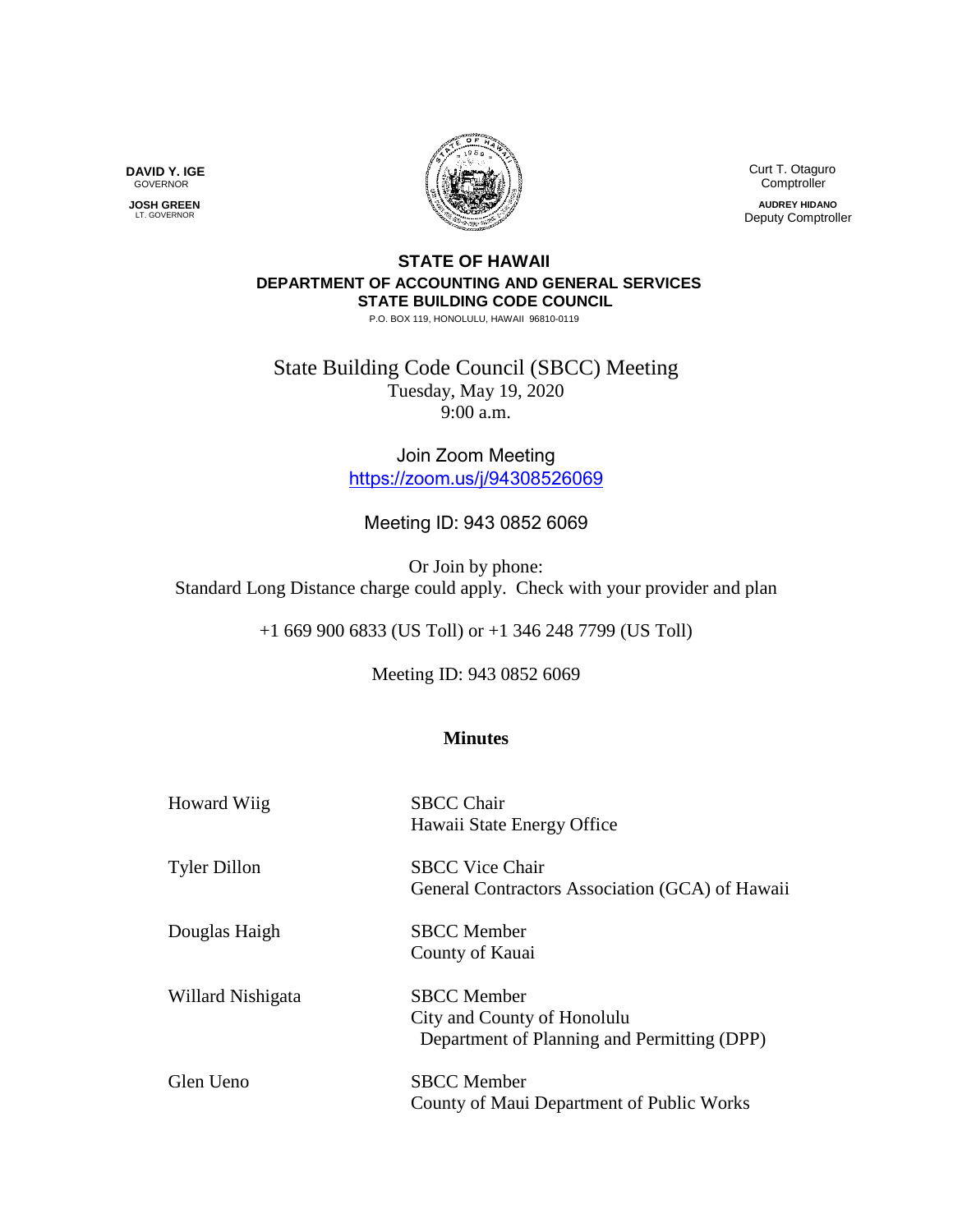| Neal Tanaka                 | <b>SBCC</b> Member<br>Hawaii County Department of Public Works<br>County of Maui Department of Public Works |
|-----------------------------|-------------------------------------------------------------------------------------------------------------|
| Lloyd Rogers                | <b>SBCC</b> Member<br>State Fire Council (SFC)                                                              |
| Gregg Serikaku              | <b>SBCC</b> Member<br>Subcontractors Association of Hawaii                                                  |
| Lyle Carden                 | <b>SBCC</b> Member<br>Structural Engineers Association of Hawaii<br>(SEAOH)                                 |
| <b>Members Not Present:</b> |                                                                                                             |
| Dennis Mendoza              | <b>SBCC</b> Member<br>Department of Labor and Industrial Relations<br>Elevator Division (DLIR)              |
| <b>Richard Meyers</b>       | <b>SBCC</b> Member<br>American Institute of Architects (AIA)                                                |
| <b>Other Attendees</b>      |                                                                                                             |
| Stella Kam                  | <b>Deputy Attorney General</b>                                                                              |
| Kika Bukoski                | Plumbers and Fitters Local 675                                                                              |
| <b>Randall Moudy</b>        | Lendlease                                                                                                   |
| Gail Suzuki-Jones           | Hawaii State Energy Office                                                                                  |
| <b>Dwight Perkins</b>       | International Association of Plumbing and<br><b>Mechanical Officials</b>                                    |
| Jess Leorna                 | Building Industry Association of Hawaii (BIA)<br><b>CEO</b>                                                 |
| <b>Clark Diamond</b>        | <b>Coastal Windows</b>                                                                                      |
|                             |                                                                                                             |

1. Call to Order: Chair called the meeting to order at 9:04 a.m.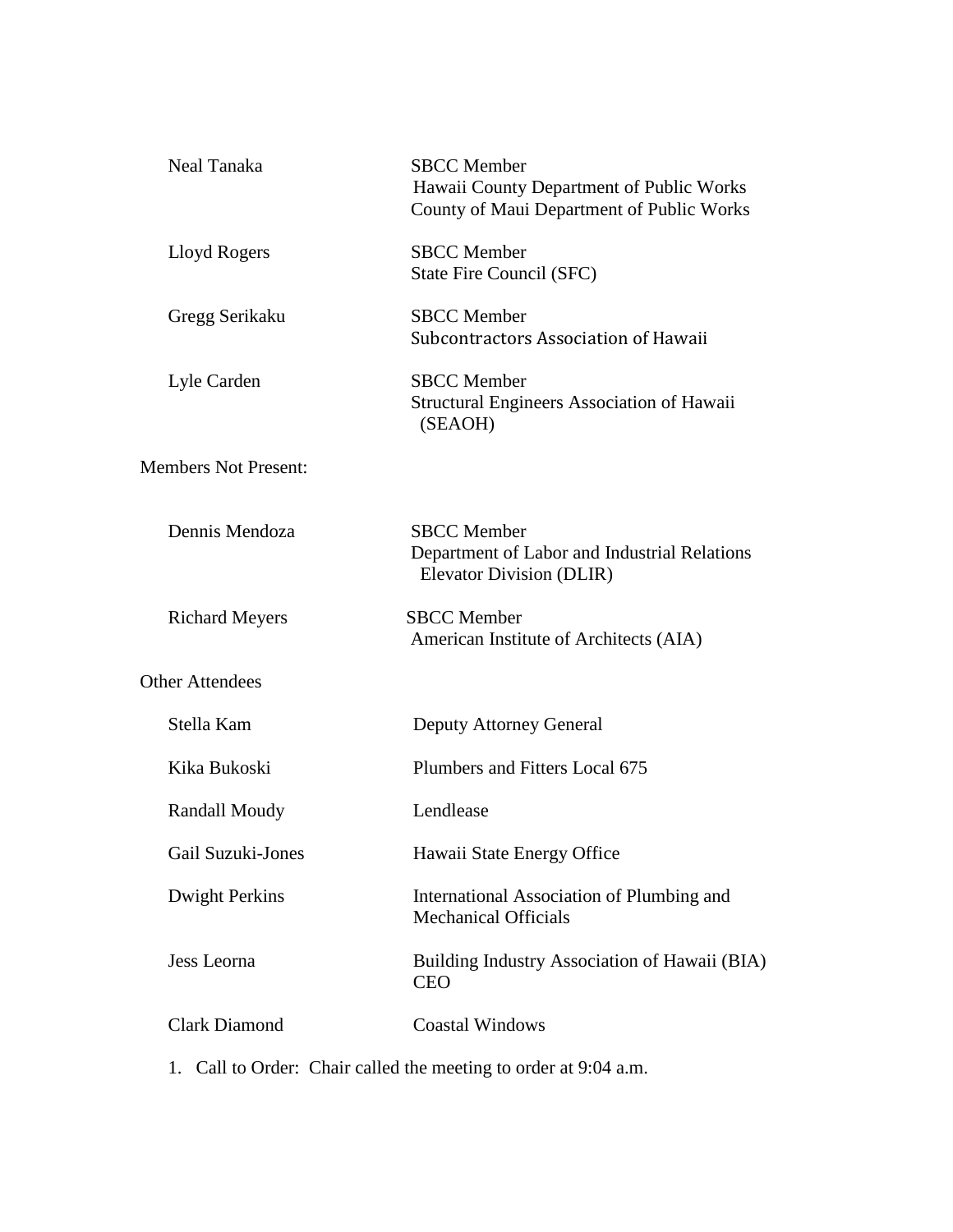- 2. Introductions and Public Comments: Members and meeting participants introduced themselves.
	- a. Chair summarized the discussion on tiny homes from last month's meeting for newcomer Jess Leorna of the BIA.
	- b. Ms. Leorna stated she would like to assist businesses who are experiencing delays in the building permit process. She also stated that collectively we should be cautious when implementing codes at this time that increase the cost to build considering the unique circumstances that COVID-19 has inflicted on the economy. Since we are experiencing uncertain times, there is a need to maximize construction efficiencies in permitting and other procedural activities that might delay productivity in Hawaii's construction industry. Like Alaska, where she had been residing, Hawaii is separated from the continental U.S. and has a high cost for new construction. Alaska does not have a state building code adoption agency.
	- c. Member Carden stated that the SBCC tries to adopt building code requirements that are cost effective without compromising safety. He hoped they would be able to work together as a SBCC participant to find common ground. Member Rogers stated that the fire service and Ms. Leorna's predecessor at the BIA had a very adversarial relationship that extended to the State legislature on several issues. Chair stated that Hawaii has a long history of people working together to find win-win solutions to problems.
	- d. Member Carden stated the Federal Emergency Management Agency grant that the SEOAH is working on is designed to cover costs related to the new code amendment process, specifically wind development, along with support for the other code disciplines. One example is a cost study to merge windborn and energy requirements for high performance windows. He is also working with Member Meyer on fire related requirements in the building and residential codes. SEOAH is also considering using a paid consultant depending on the grant budget. He solicited input from the other SBCC members, but there is a short timeframe. He will try to have a draft by tomorrow.
- 3. Review and approval of the minutes of the April 21, 2020

**Motion:** Member Haigh motioned to approve the April 21, 2020, meeting minutes. The motion was seconded by member Carden and unanimously approved

4. Review and Possible Approval of the Proposed State Plumbing Code

Member Dillon began by thanking the investigative committee members for their hard work, patience, and cooperation in drafting the final State Plumbing Code amendment package. The month's long effort by the committee included SBCC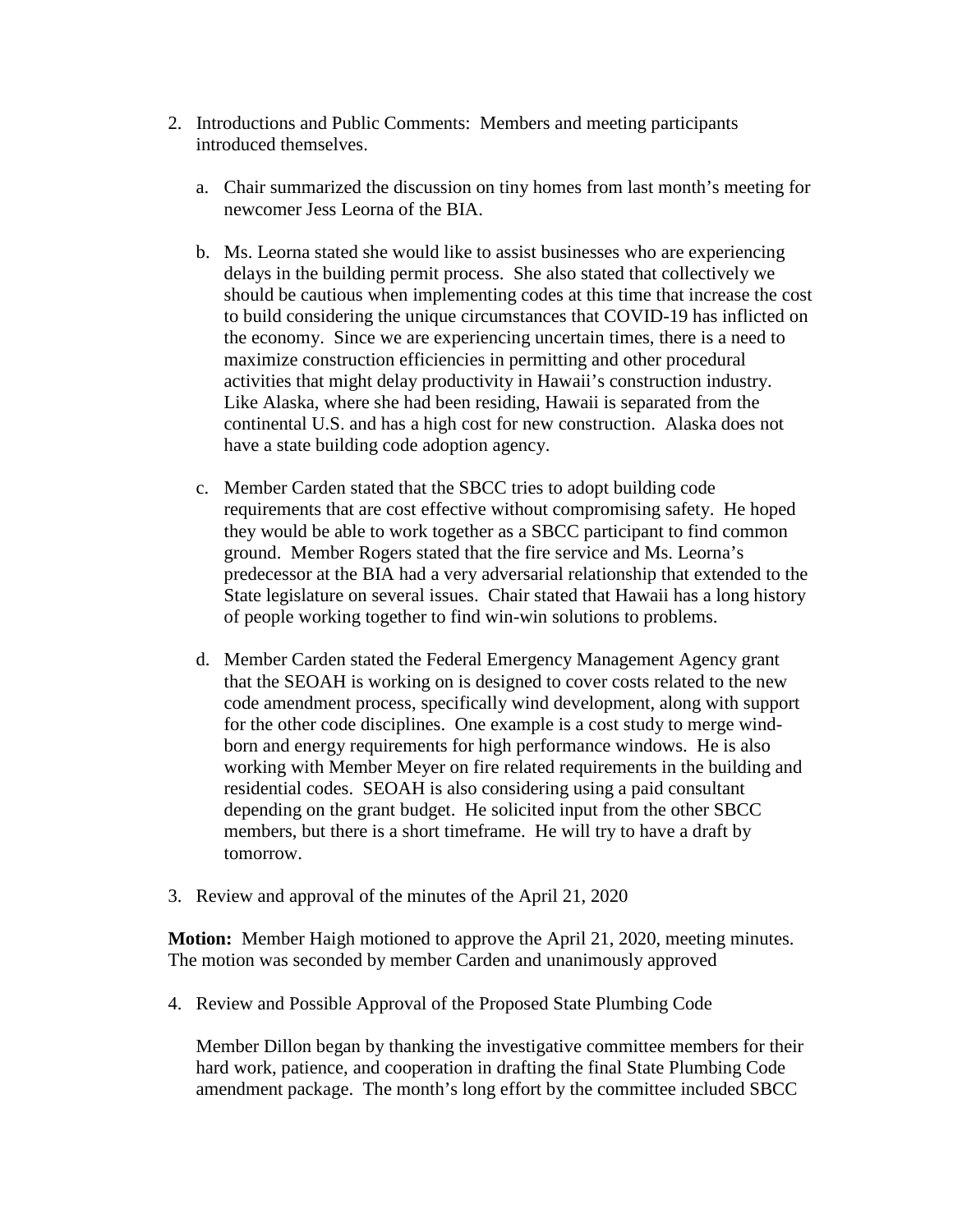Members Dillon and Serikaku, Kika Bukoski, Dwight Perkins, Kraig Stevenson, and Ryan Takahashi. The committee members present echoed this appreciation.

**Motion:** Member Haigh motioned to approve the proposed amendment package as the State Plumbing Code. The motion was seconded by member Tanaka and unanimously approved.

- 5. Updates from the Investigative Committees:
	- a. Investigative committee for the Structural Provisions for the IBC and the IRC 2018 Editions

There was no update.

b. Investigative committee for the Non-Structural Provisions of the IBC and the IRC 2018 Editions

Member Carden stated he is working with Member Meyer on merging structural and non-structural amendments.

- c. Investigative committee for the International Energy Conservation Code (IECC) 2018 Edition
	- 1) Chair stated there are very few changes in the 2018 edition from the previous edition, other than increased lighting efficiencies. He will be incorporating the Hawaii amendments in a draft document.
	- 2) Ms. Leorna stated that Alaska has a cold climate research center that is an industry based group that helps develop and test energy efficient and cost effective building technologies for cold climate regions. These technologies have been used in warm climate regions, like Arizona.
- d. Investigative committee for the Uniform Plumbing Code (UPC) 2018 Edition

Member Serikaku stated that the UPC 2021 edition has been published.

e. Investigative committee for the Green Code 2018 Edition

There was no update.

f. Investigative committee for the Mechanical Code

There was no update.

g. Investigative committee for the State Fire Code (National Fire Protection Association 1 Fire Code 2018 Edition)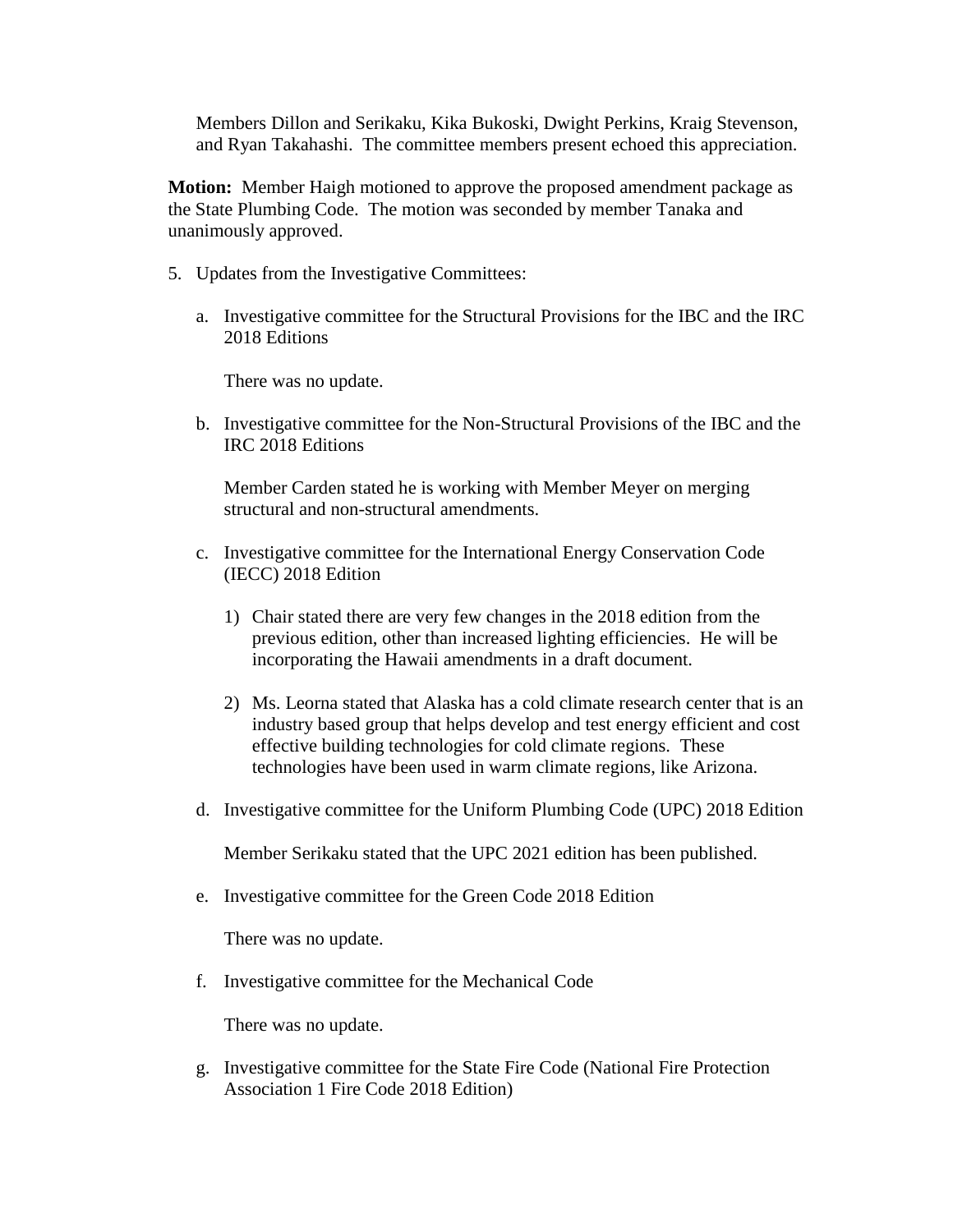There was no update.

h. Investigative committee for the Energy Efficiency Code Coordination

Chair reported that the next committee meeting will be held on May 26, 2020, at  $9:00$  a.m.

i. Investigative committee for the State Elevator Code

There was no update.

k. Investigative committee for the International Existing Building Code 2018 Edition

There was no update.

l. Investigative committee for Boiler and Pressure Vessels

There was no update.

m. Investigative committee on Health Care Facility Guidelines

There was no update.

6. Update on communication and training

Chair stated there will be a webinar on the IECC 2015 edition on June 19, 2020 from 12:00 p.m. to 1:30 p.m.

7. 2020 Legislation

There was no update.

- 8. Update on county and state adoption of building codes
	- a. Chair stated that Bill 25, which adopts the IECC 2015 edition, has a scheduled final hearing before the full Honolulu City Council.
	- b. Member Carden has been communicating with Tim Hiu, Honolulu's Deputy Director for the Department of Planning and Permitting regarding the City Council's passage of Bill 50, which adopts the IBC/IRC 2012 editions. Honolulu's Mayor is planning to veto the bill citing the added cost requirements, such as safe rooms to meet high wind and tsunami standards. Member Carden has been asked to provide information that the added costs are very minimal. Member Haigh stated that the increase in occupancy